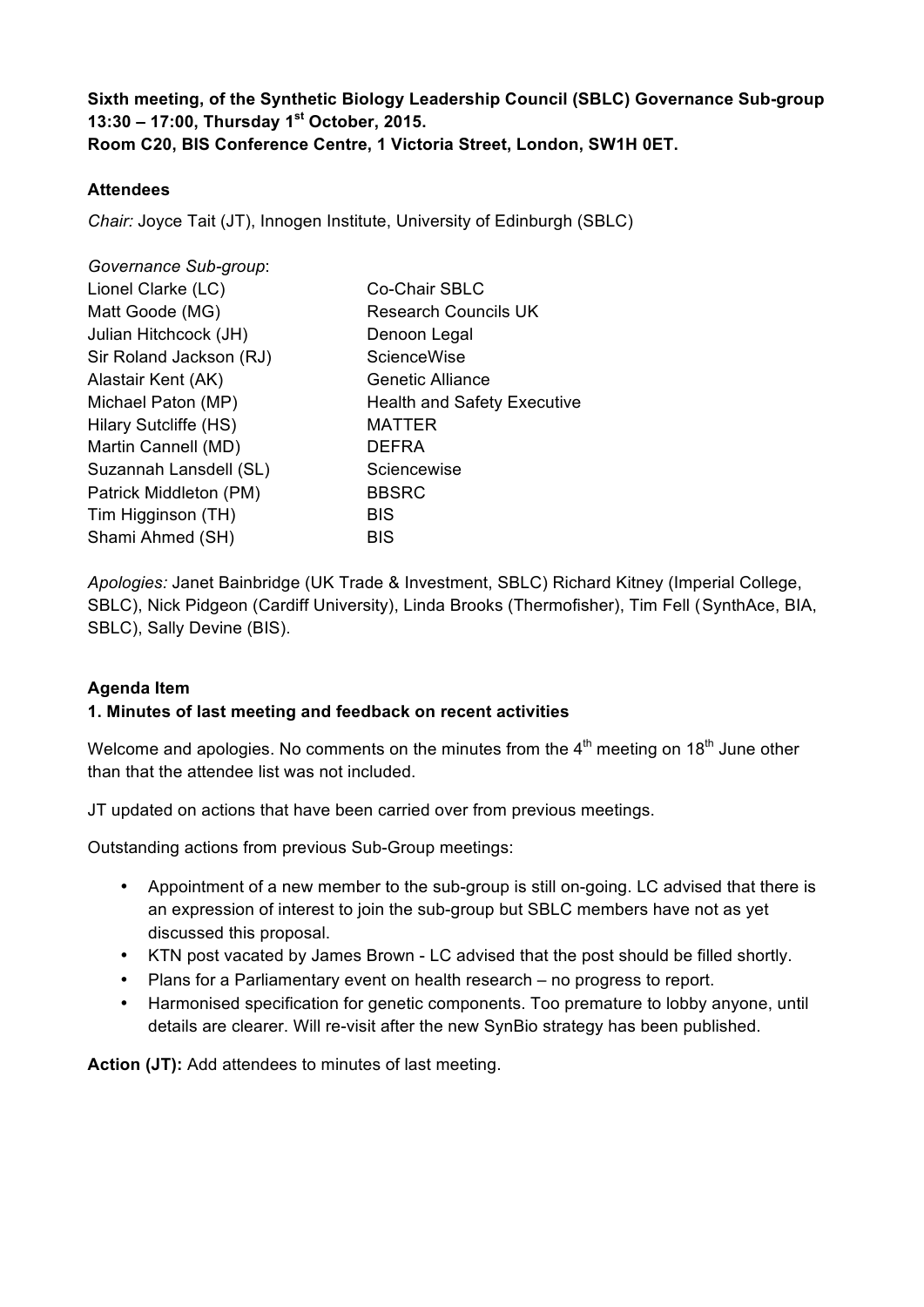## **2. Feedback on Convention on Biological Diversity (CBD) related developments since the last meeting**

MP spoke to this item. MP had provided an update at the last meeting on the CBD's ongoing programme to consider SynBio. The CBD were overwhelmed by the number of responses and level of interest in the recent CBD open online forum on SynBio. Around 600 pages of views were summarised from the responses, which informed the subsequent meeting of the Ad Hoc Technical Expert Group (AHTEG) in Montreal in Sept 2015. MP was the nominated expert from the UK at the meeting which comprised representation from around 40 nominated experts (29 from Parties, 1 from non-Party and 10 from organisations). With organisations including civil society, industry and academia, a divergent range of views were presented at the meeting. The list of representatives can be found on the CBD website.

Seven topics, related to the CBD, its protocols and SynBio, were covered at the AHTEG meeting to share views and understand others' views. A draft report of the meeting was produced and circulated to attendees for comments before the end of the AHTEG meeting, and the final report will be published on the CBD website for peer review. Publication is expected to be in October. The report along with any comments from the peer-review will be discussed at the next meeting of the CBD's Subsidiary Body on Scientific, Technical and Technological Advice (SBSTTA) in April 2016. The SBSTTA will then make a recommendation with respect to SynBio at the Conference of the Parties in December 2016.

MP had noted that views expressed at the meeting had tended to be based on a precautionary approach. However, there had been a lot of discussion on benefits, which made the report of the meeting more balanced. Some representatives were of the view that any work that could spread beyond national boundaries should not go ahead and wanted a moratorium, while others recognised that there may be risks, and that these need to and can be addressed responsibly. UK has a balanced approach to SynBio. MP noted that while the CBD's definition of SynBio is a slightly adapted version of that used by the EU Commission, it is not a regulatory definition. Its purpose is to frame discussions on the topic but not for assessment of compliance with the Convention or its Protocols. Topics discussed at the meeting included:

- SynBio and biodiversity what the issues are; positive and negative impacts including social and environment impact. A view held by some is that SynBio is an extension of biotechnology while others felt that it is a step beyond GM. Risk assessments were discussed and the difficulty in assessing impact on ecosystems. UK argued that the intention of SynBio is to engineer biological systems so that they behave more predictably and emphasised the need to focus on real examples not hypothetical scenarios.
- Organisms, components and products from SynBio the CBD guidelines focus on living organisms presently, so there are no clear definitions for products such as proteins and components such as DNA. The Cartagena Protocol applies to living organisms, and not non-living products. A number of organisations asked if this was appropriate. Questions considered included - should products and components be covered? Is there a gap? There was a lot of debate on this, and it was recognised that there is a need to clarify by CBD, the existing definitions in the Convention and its Protocols. This particularly applies to GM products, which can be living or non-living depending on the application. Are further guidelines therefore needed? Should products rather than processes be regulated? Products can mean different things to different people; for the UK, a SynBio product that is brought to market, could be a microorganism, or an enzyme or medicine and would be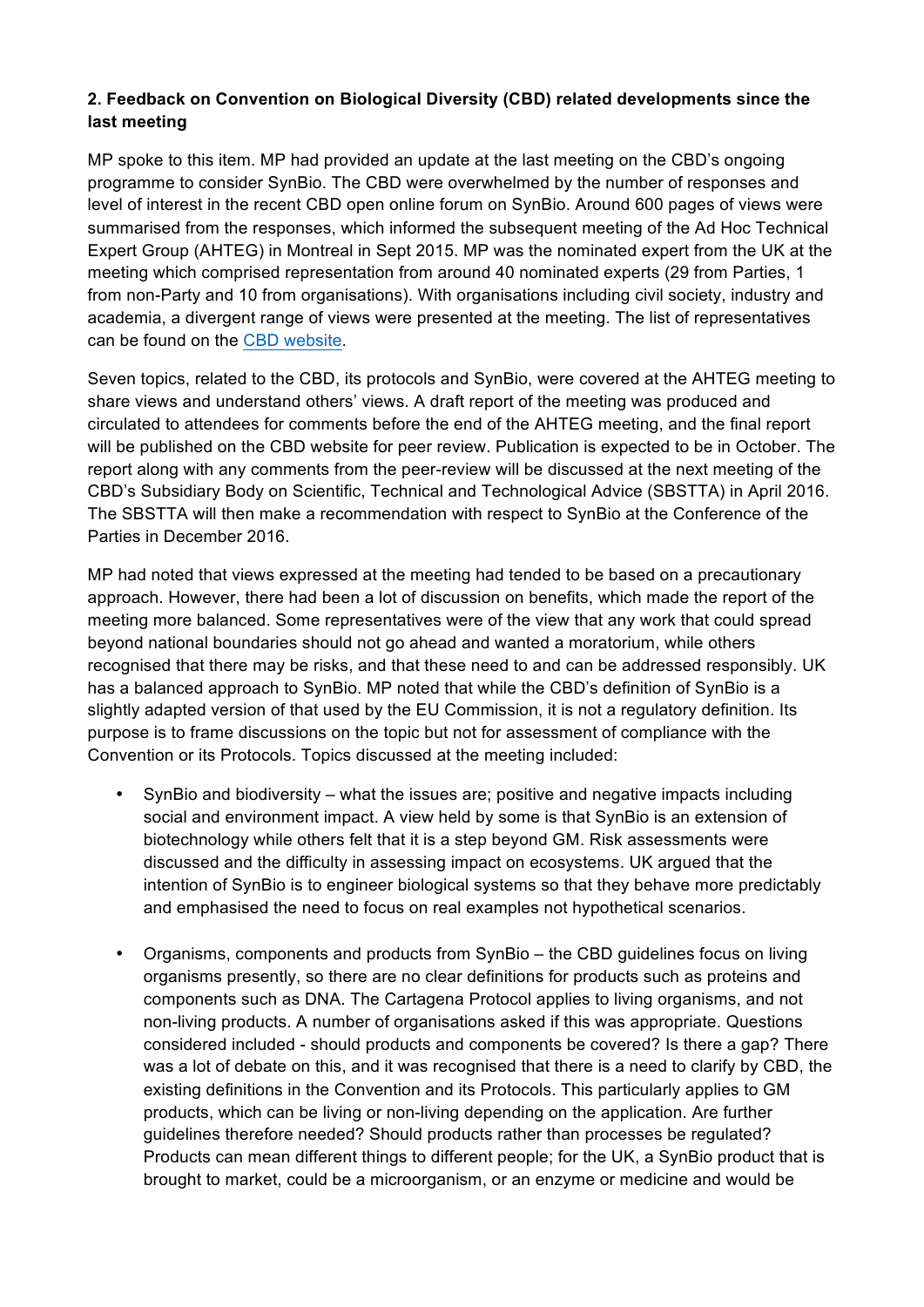authorised in different ways. In meeting discussions it was thought that products cover more than just living or non-living. In the EU, classifications are tied to processes. HS mentioned that some work on this is being undertaken in the Netherlands.

Adequacy of national/international instruments – there was lots of discussion on this topic at the meeting. Many representatives felt that present risk assessments procedures and methodology are adequate, and different of SynBio products are covered by sectoral regulations. However methodologies may need to be adapted for future technologies.

- However some felt that there were gaps that need to be covered (e.g. RNAi, DNA methylation). It was thought that while the various regulations cover different sectors such as for chemicals and medicines, the frameworks are separate and distinct. It is not practical to have one set of regulations for SynBio. It was suggested that some work might be required to consider how more links between existing regulations can be made and how regulators might work together.
- Risks and benefits the risk of polarisation of views was avoided by the composition of two sub-groups that considered risks and benefits. The list of possibilities are included in the report with some appearing under both risk and benefit categories. Socioeconomic impacts need to be considered in the context of national policy and international agreements. This is a non-mandatory part of the Cartagena Protocol, although some parties have made it mandatory (e.g. Norway).
- Recommendations to SBSTTA review regularly SynBio technologies, including how this affects the SynBio definition. The various AHTEGs looking at different themes (e.g. socioeconomic impacts; risk assessment methodologies) which overlap with SynBio and should work together with the SBSTTA on this. Other suggestions included working with other international organisations (e.g. OECD) to develop consistent guidelines, and engaging with a wider SynBio audience.

MP concluded that the report is more balanced than anticipated prior to the meeting and considered the full range of views. HS wondered if this was because of consensus or some views being ignored. MP advised that views may not have been as polarised as previously due to the sharing of information. For instance, when it was explained that xenobiology is in very early stages.

The question was raised whether there were areas that the UK should be giving more thought to. MP noted that there had been more convergence of views due to better understanding of SynBio. This was enabled by talks from SynBio experts such as Paul Fremont explaining the different areas that SynBio covers and realistic consideration of their stage of development. A question to consider is how do we make SynBio more accessible and understandable?

MP was asked what areas the UK needed to prepare for? He noted that there are different ways of dealing with issues. For instance, in the UK regulatory priority is given to high level containment (CL3 and 4), and we should consider how to support activities at lower levels in a pragmatic and proportionate manner. There may be some challenging new areas, such as GM insects. More work may be required on integrating or signposting the different sectoral regulations. NGOs asked about regulatory processes for products (e.g. a new vaccine) and considered the approach to be fragmented.

It was also noted that a one size fits all framework cannot be applied to regulations, given experience of this with for example, EU medicine regulations. What worked well in that area was to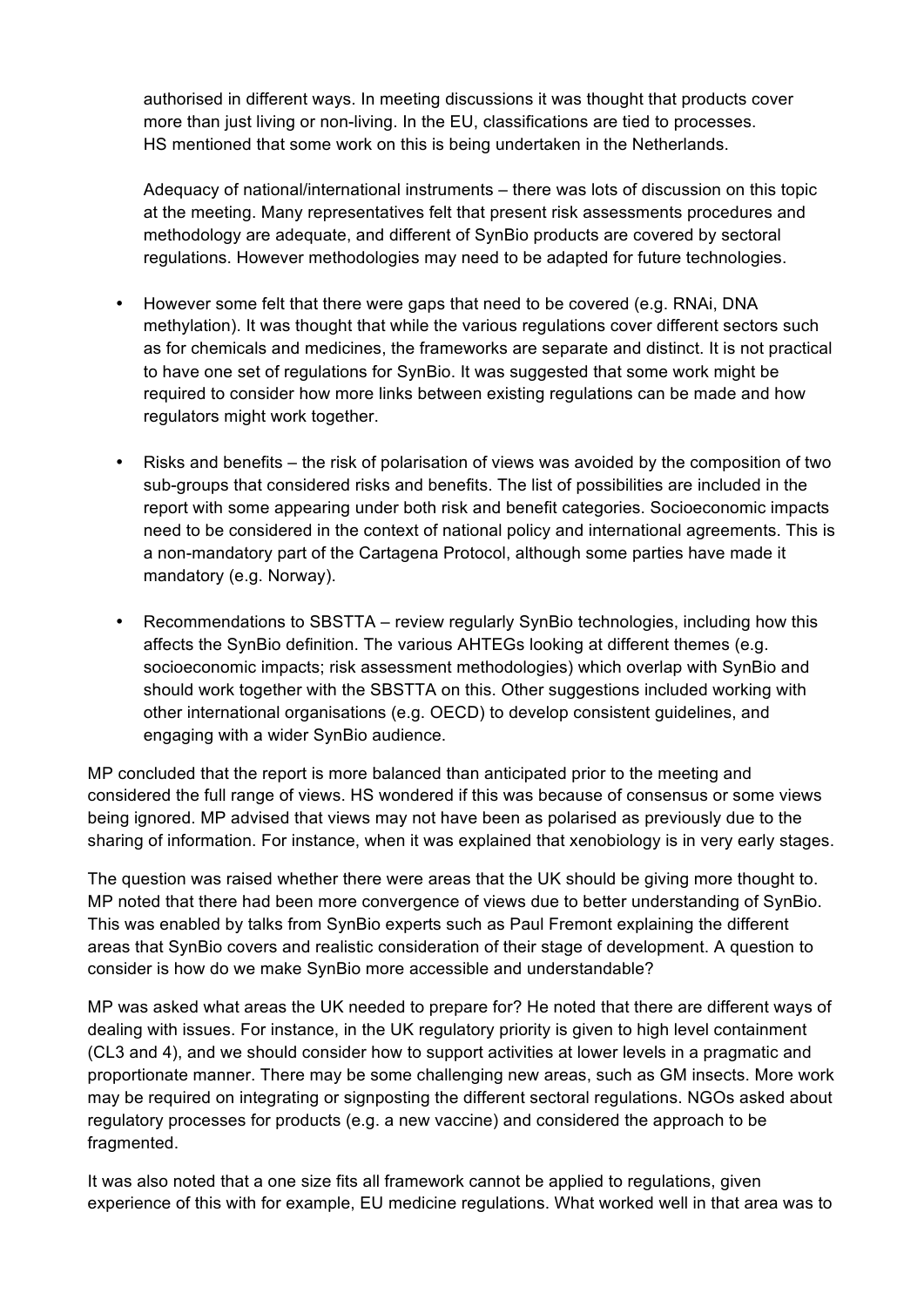have scientists to provide advice at meetings but the regulations that emerged from the EMA process are still subject to criticism from those required to implement them not a good example.

It was noted that for stem cell research and cell-based therapies there is an online tool for companies/researchers that is intended to make regulation process less intimidating.

Action (MP): Forward published report from meeting to GSG members. **Action (JT):** Monitor European activity in this area, potentially through the RRI consortium that involves the six SBRCs and the KTN.

### **3. Update on Synthetic Biology Roadmap/Strategy Refresh**

LC updated the group on the Roadmap refresh work. Workshops held since launch of the original SynBio Roadmap have informed the development of the future direction of SynBio. As part of the refresh a large workshop was held in Birmingham in July – this and other activities led to a synopsis of ideas and conclusions. LC created a framework and invited groups of SBLC members to input into designated sections. It has been an iterative process, and the aim is to have a final report of around 20 pages (similar to the original Roadmap). The final draft will be circulated to the sub-group via JT for feedback.

The intention is to have five high level recommendations, with a focus on productivity. To enable productivity tools and ability are required, as are a skilled workforce. The recommendations will consider how to facilitate translation of research into commercialisation, and need to create an ecosystem to manage all of this such as appropriate governance, responsible research and innovation (RRI). Within each section much of the detail has emerged from activities such as the workshop.

Some of the recommendations can be implemented fairly quickly while others will need more consideration and discussion.

The Roadmap refresh report is a strategic plan for SynBio for the next few years. Other countries look to UK as leading on a strong modus operandi. Recognising that finances are being reviewed (through SR) the recommendations will mainly set out how to continue to progress SynBio with existing resources, skills and expertise. This will mean more coordination and networking around the country, facilitated by the SBLC. Increased coordination will require some additional resources.

The working document is being shared with BIS and the final report will be shared with a limited audience (outside of the SBLC) for review. The aim is to publish by the end of the year.

A question was raised on who was responsible for RRI being embedded into processes from research to applied research and translation, since Belinda Clarke's departure from Innovate UK. PM advised that while RRI is less visible it is still being applied. Research Councils are looking at how RRI can be embedded in their activities as funders

It was noted that all the SynBio Research Centres (SBRCs) have RRI components and are working together on this, with meetings scheduled. RRI was described as a living activity that continues to evolve and that a meeting to revisit this topic may be required in future.

**Action (LC):** share final draft of SynBio Strategy document with JT for review and feedback from GSG members.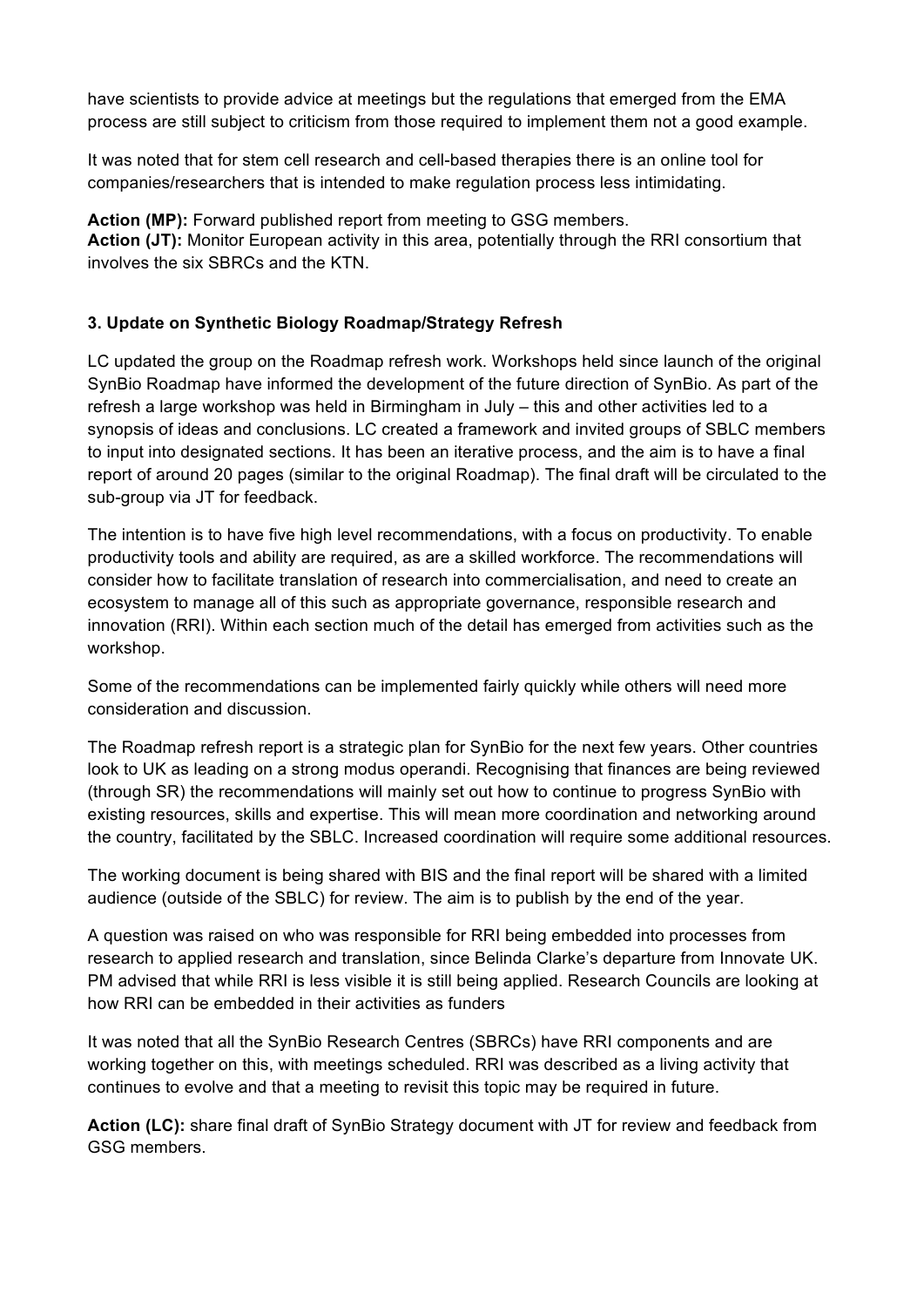## **4. Group discussion on public /stakeholder engagement on synthetic biology, what it might achieve and how it could be realised**

RJ introduced this item, with SL. This exercise stems from previous discussions about public/stakeholder engagement. It was noted that any views expressed are those of the sub-group, and therefore not representative of the SBLC as a whole.

It has been five years since the original SynBio dialogue. At the time of the dialogue, the emphasis was more on SynBio research, but developments since then mean there are now some SynBio applications and products. Some group observations and issues to consider:

- There is a range of enabling technologies classed as SynBio that have the potential to lead to a diverse range of applications and products.
- Potential of engineering to mass produce chemical and biological products.
- It was recognised that in public perceptions, there is some tension between the origin of something being synthetic or biological. The perception appears to be that something synthetic has less intrinsic value.
- Development of biological components or parts of nature is also viewed as problematic.
- Incorporate responsible research and innovation (RRI) into all grant applications; judging on technical merit alone isn't sufficient.
- Tension between characterisation of scientists' work and the whole field of SynBio as transformative.
- Regulation in dialogue, want to open up to public scrutiny. Not just technical debate about risk, but social issues, including benefits.
- Regulations are seen as primarily about safety the public feels this is important but not only criterion.
- The public may not accept a new technology/application/product just because it has been classed as safe.
- Recognise that opposite of risk is not benefit

SL led the engagement exercise. With a background in public dialogue work, she has kept in touch since the original SynBio dialogue and feels that there is very much a sense of what else can be done.

Questions that were considered:

- What is happening in SynBio that makes now a good time for engagement? Eg. something coming to market?
- What would you want at the end of engagement that you don't have now?
- What could engagement now potentially inform or influence?

The group was split into three groups and, over 30 minutes each group spent 10 minutes on each of these questions in rotation.

# Next steps

- The Summary Report from this activity (attached as Annex 1 to these Minutes) to be taken along with the minutes to the next SBLC meeting.
- Include timelines for actions if possible
- By next GSG meeting, RJ and Sciencewise could work up some recommendations for engagement activities.